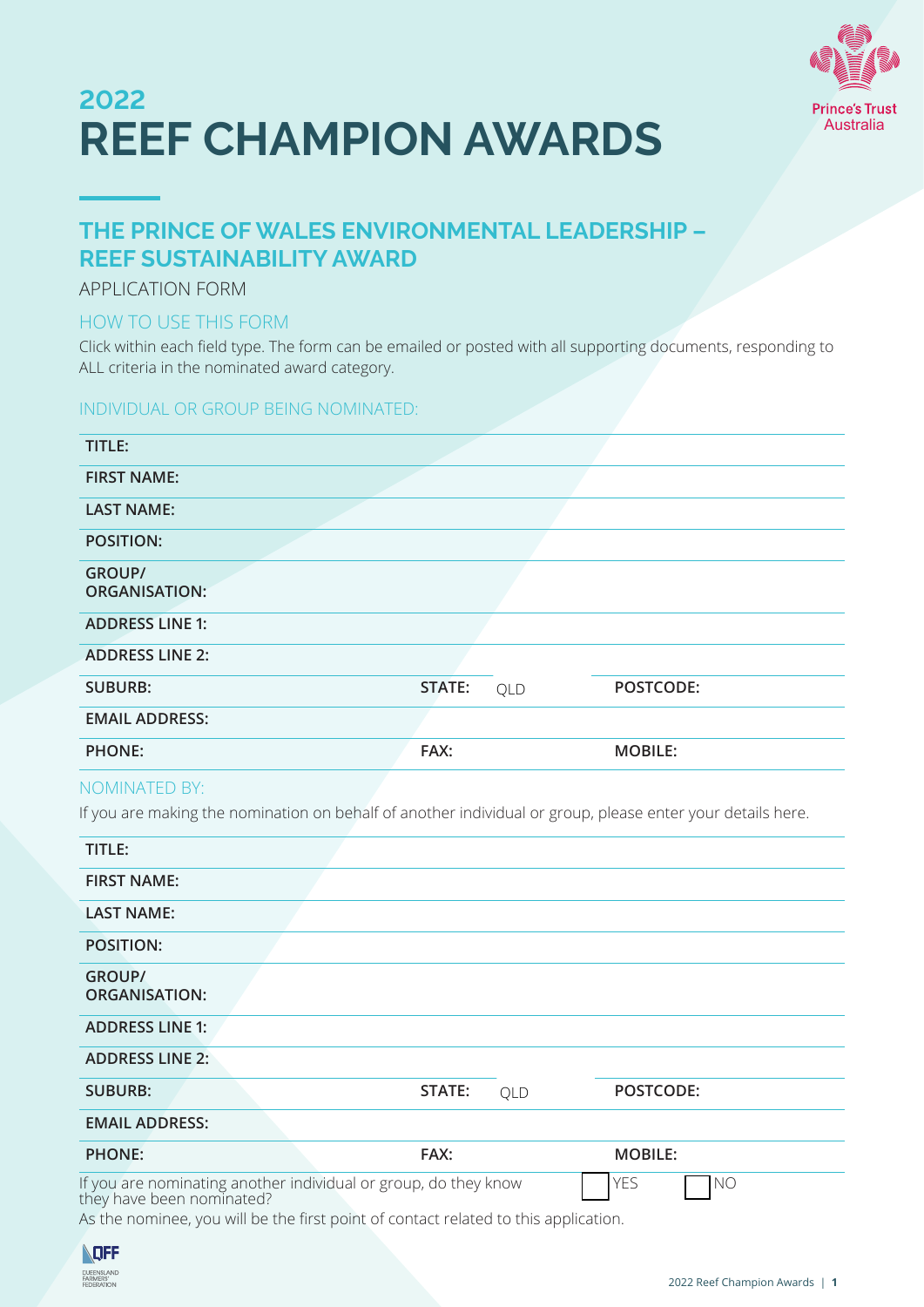

# **2022 REEF CHAMPION AWARDS**

## **THE PRINCE OF WALES ENVIRONMENTAL LEADERSHIP – REEF SUSTAINABILITY AWARD**

CRITERIA QUESTIONS

Describe the nominee's combined efforts and achievements in sustainable natural resource management, how they have increased awareness and participation, how their work has the potential to be scaled up and how they have collaborated/partnered to generate collective impact.